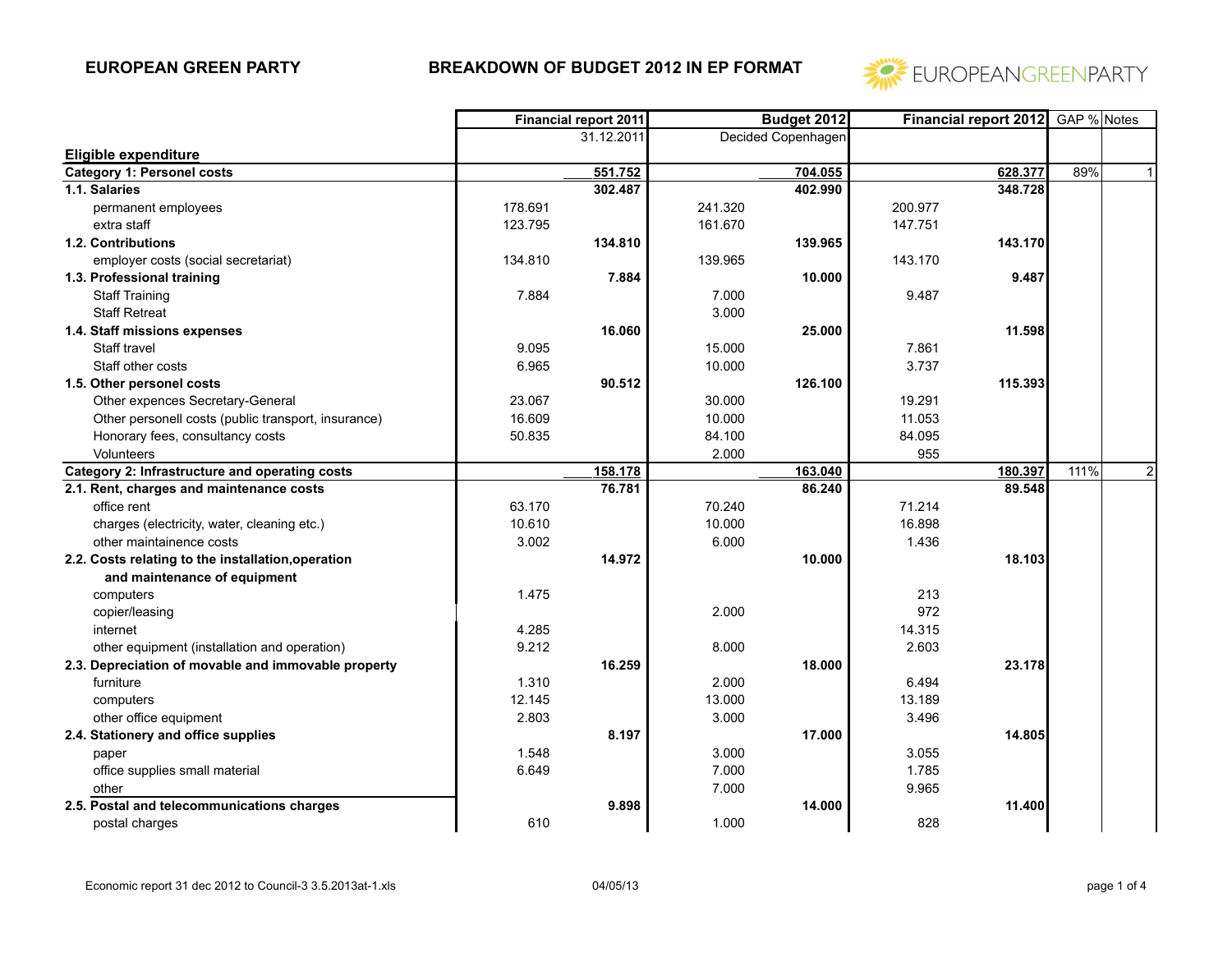

|                                                                  |         | <b>Financial report 2011</b> |         | Budget 2012 |         | <b>Financial report 2012</b> | GAP % Notes |                |
|------------------------------------------------------------------|---------|------------------------------|---------|-------------|---------|------------------------------|-------------|----------------|
| telephones, mobile phones                                        | 9.288   |                              | 13.000  |             | 10.572  |                              |             |                |
| 2.6. Printing, translation and reproduction costs                |         | 5.501                        |         | 7.000       |         | 2.641                        |             |                |
| Translations                                                     | 266     |                              | 5.000   |             | 2.378   |                              |             |                |
| Other costs                                                      | 5.235   |                              | 2.000   |             | 263     |                              |             |                |
| 2.7. Other infrastructure costs                                  |         | 26.570                       |         | 10.800      |         | 20.722                       |             |                |
| other infrastructure costs                                       | 7.250   |                              | 3.000   |             | 12.712  |                              |             |                |
| Extra costs Committee members (70/100 $\epsilon$ )               | 19.320  |                              | 7.800   |             | 8.010   |                              |             |                |
|                                                                  |         |                              |         |             |         |                              |             |                |
| <b>Category 3: Administrative expenditure</b>                    |         | 38.652                       |         | 106.000     |         | 58.032                       | 55%         | $\overline{3}$ |
| 3.1. Documentation costs (newspapers, press agencies, databases) |         | 848                          |         | 7.000       |         | 2.545                        |             |                |
| Archive                                                          |         |                              | 5.000   |             | 1.198   |                              |             |                |
| Database                                                         | 102     |                              |         |             |         |                              |             |                |
| Other documentation costs                                        | 746     |                              | 2.000   |             | 1.347   |                              |             |                |
| 3.2. Costs of studies and research                               |         | 2.426                        |         | 5.000       |         |                              |             |                |
| Research                                                         | 2.426   |                              | 5.000   |             |         |                              |             |                |
| 3.3. Legal costs                                                 |         | 12.570                       |         | 5.000       |         | 9.119                        |             |                |
| legal advice                                                     | 12.570  |                              | 5.000   |             | 9.119   |                              |             |                |
| 3.4. Accounting and audit costs                                  |         | 22.808                       |         | 21.500      |         | 22.172                       |             |                |
| accounting                                                       | 16.345  |                              | 15.000  |             | 17.107  |                              |             |                |
| auditing                                                         | 6.463   |                              | 6.500   |             | 5.065   |                              |             |                |
| 3.5. Miscellaneous administrative costs                          |         | $\blacksquare$               |         | 67.500      |         | 24.195                       |             |                |
| Other administrative costs                                       |         |                              | 1.000   |             |         |                              |             |                |
| Honorary fees committee                                          |         |                              | 66.500  |             | 24.195  |                              |             |                |
| Category 4: Meeting and representation costs                     |         | 647.951                      |         | 641.640     |         | 593.795                      | 93%         | $\vert$        |
| 4.1. Costs of the meetings of the EGP                            |         | 586.446                      |         | 517.340     |         | 461.535                      |             |                |
| Committee meetings                                               | 29.279  |                              | 35.000  |             | 30.283  |                              |             |                |
| Spring council                                                   | 120.072 |                              | 131.000 |             | 151.215 |                              |             |                |
| Fall council/congress 2011                                       | 227.880 |                              | 131.000 |             | 137.680 |                              |             |                |
| Working group meetings                                           | 20.221  |                              | 33.000  |             | 28.611  |                              |             |                |
| Strategy meetings/Horizon 2014                                   | 46.087  |                              | 60.000  |             | 30.689  |                              |             |                |
| <b>Summer University</b>                                         | 47.288  |                              |         |             |         |                              |             |                |
| <b>Local Councillors Initiatives</b>                             | 17.707  |                              | 15.000  |             | 967     |                              |             |                |
| Networks: MED, Baltic, North sea, GIN, Balkan, Gender, ENGs      | 4.574   |                              | 20.000  |             | 1.044   |                              |             |                |
| Individual supporters initiatives                                | 9.694   |                              | 30.000  |             | 16.495  |                              |             |                |
| Other meetings                                                   | 10.844  |                              | 5.000   |             | 7.311   |                              |             |                |
| FYEG 3,5% eligible costs                                         | 46.800  |                              | 57.340  |             | 57.239  |                              |             |                |
| <b>FYEG</b> projects                                             | 5.999   |                              |         |             |         |                              |             |                |
| 4.2. Participation in seminars and conferences                   |         | 51.028                       |         | 107.800     |         | 118.265                      |             |                |
| EGP participation in Global Greens event                         | 29.468  |                              | 67.800  |             | 86.971  |                              |             |                |
| <b>Contribution to Global Greens</b>                             | 10.000  |                              | 10.000  |             | 10.018  |                              |             |                |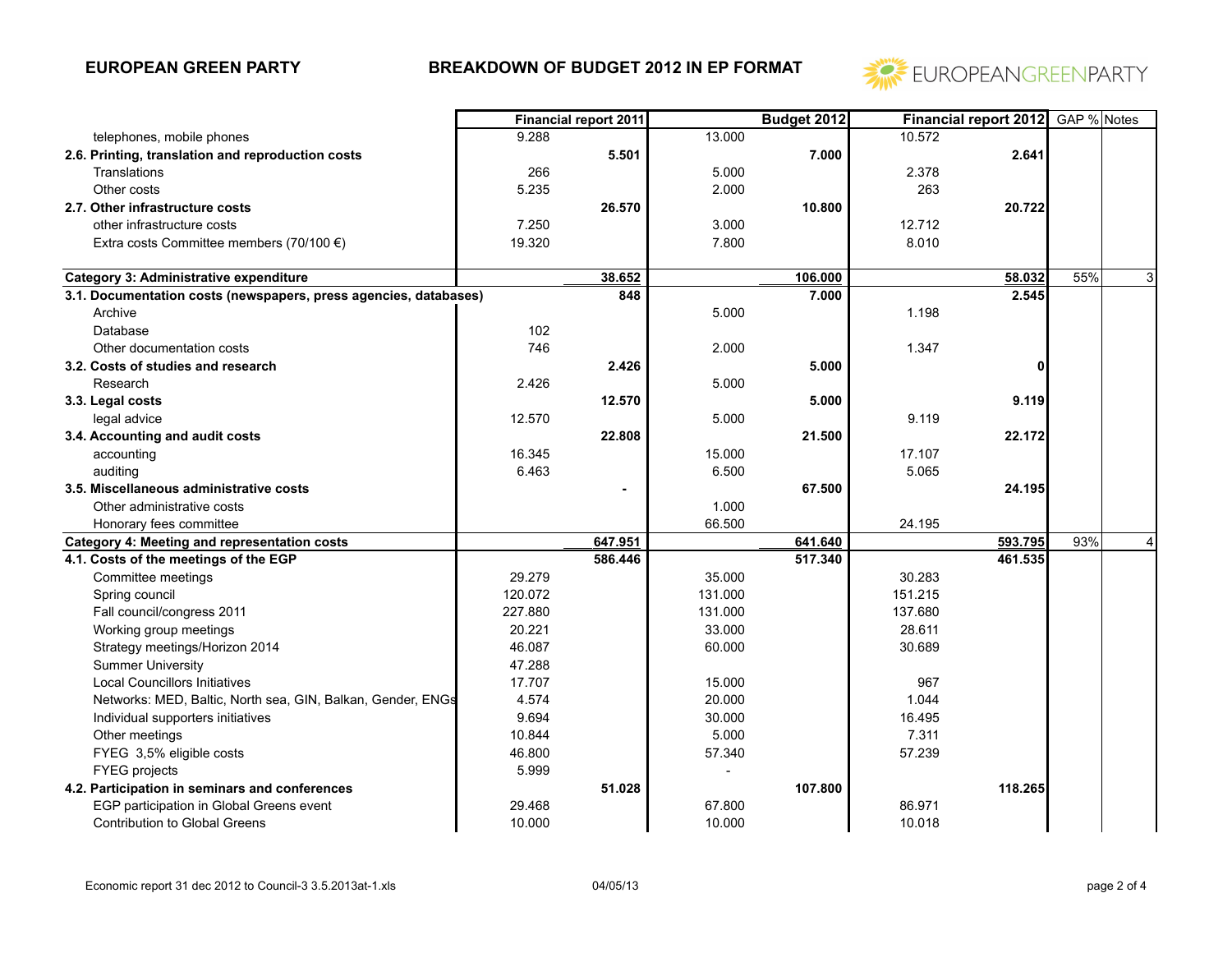

|                                                 | Financial report 2011 |           | <b>Budget 2012</b> |                | Financial report 2012 GAP % Notes |           |      |                |
|-------------------------------------------------|-----------------------|-----------|--------------------|----------------|-----------------------------------|-----------|------|----------------|
| Green Group meetings                            |                       |           | 5.000              |                |                                   |           |      |                |
| Fact finding missions                           | 11.560                |           | 25.000             |                | 21.276                            |           |      |                |
| Other participation                             |                       |           |                    |                |                                   |           |      |                |
| 4.3. Representation costs                       |                       | 2.977     |                    | 5.000          |                                   | 4.953     |      |                |
| Expences committee members                      | 2.977                 |           | 5.000              |                | 4.953                             |           |      |                |
| 4.4. Costs of invitations                       |                       |           |                    | 2.000          |                                   | 1.466     |      |                |
| Invitations                                     |                       |           | 2.000              |                | 1.466                             |           |      |                |
| 4.5. Other meeting-related costs                |                       | 7.500     |                    | 9.500          |                                   | 7.577     |      |                |
| Other costs                                     |                       |           | 2.000              |                | $77 \,$                           |           |      |                |
| CO2 compensation                                | 7.500                 |           | 7.500              |                | 7.500                             |           |      |                |
| <b>Category 5: Information and publications</b> |                       | 170.653   |                    | 122.000        |                                   | 137.420   | 113% | 5 <sup>1</sup> |
| 5.1. Publications                               |                       | 23.402    |                    | 10.000         |                                   | 5.887     |      |                |
| Leaflets and publications                       | 23.402                |           | 10.000             |                | 5.887                             |           |      |                |
| 5.2. Digital Communication                      |                       | 99.804    |                    | 55.000         |                                   | 79.171    |      |                |
| maintainence                                    | 5.495                 |           | 5.000              |                | 1.521                             |           |      |                |
| development                                     | 94.308                |           | 50.000             |                | 77.650                            |           |      |                |
| 5.3. Publicity campaigns                        |                       | 12.671    |                    | 22.000         |                                   | 15.170    |      |                |
| Publicity campaigns                             | 12.671                |           | 22.000             |                | 15.170                            |           |      |                |
| Other campaign costs                            |                       |           |                    |                |                                   |           |      |                |
| 5.4. Communications equipment (gadgets)         |                       | 34.776    |                    | 35.000         |                                   | 37.193    |      |                |
| General                                         | 34.776                |           | 20.000             |                | 22.004                            |           |      |                |
| Friends of EGP                                  |                       |           | 15.000             |                | 15.188                            |           |      |                |
| Category 6: Expenditure relating to             |                       | 34.136    |                    | 40.000         |                                   | 27.399    | 68%  | 6              |
| contributions in kind                           | 34.136                |           | 40.000             |                | 27.399                            |           |      |                |
| <b>Category 7: Allocations</b>                  |                       | 177.924   |                    | $\blacksquare$ |                                   | 127.011   |      | $\overline{7}$ |
| carry over to first quarter of next year        | 177.924               |           |                    |                | 127.011                           |           |      |                |
| <b>Total Eligible Expenditure</b>               | 1.779.246             | 1.779.246 | 1.776.735          | 1.776.735      | 1.752.431                         | 1.752.431 | 99%  | $\,8\,$        |
|                                                 |                       |           |                    |                |                                   |           |      |                |
| Non-eligible expenditure                        |                       |           |                    |                |                                   |           |      |                |
| 1. Provisions                                   |                       | 203.648   |                    | 135.000        |                                   | 126.965   |      |                |
| Campaign fund                                   | 75.000                |           | 60.000             |                | 60.000                            |           |      |                |
| Social Fund                                     | 40.000                |           |                    |                | $\Omega$                          |           |      |                |
| Special Fund                                    | 30.000                |           |                    |                | $-30.000$                         |           |      |                |
| Congress fund                                   | 58.648                |           | 75.000             |                | 75.000                            |           |      |                |
| Operational reserve                             |                       |           |                    |                | 21.965                            |           |      |                |
| 2. Financial charges                            | 1.172                 | 1.172     | 1.000              | 1.000          | 813                               | 813       |      |                |
| 3. Exchange losses                              | 5                     | 5         | 500                | 500            | 11                                | 11        |      |                |
| 4. Doubtful debts                               |                       |           |                    |                | $\mathbf 0$                       |           |      |                |
| 5. Others                                       | 417                   | 417       | 11.662             | 11.662         | 27.992                            | 27.992    |      |                |
|                                                 |                       |           |                    |                |                                   |           |      |                |